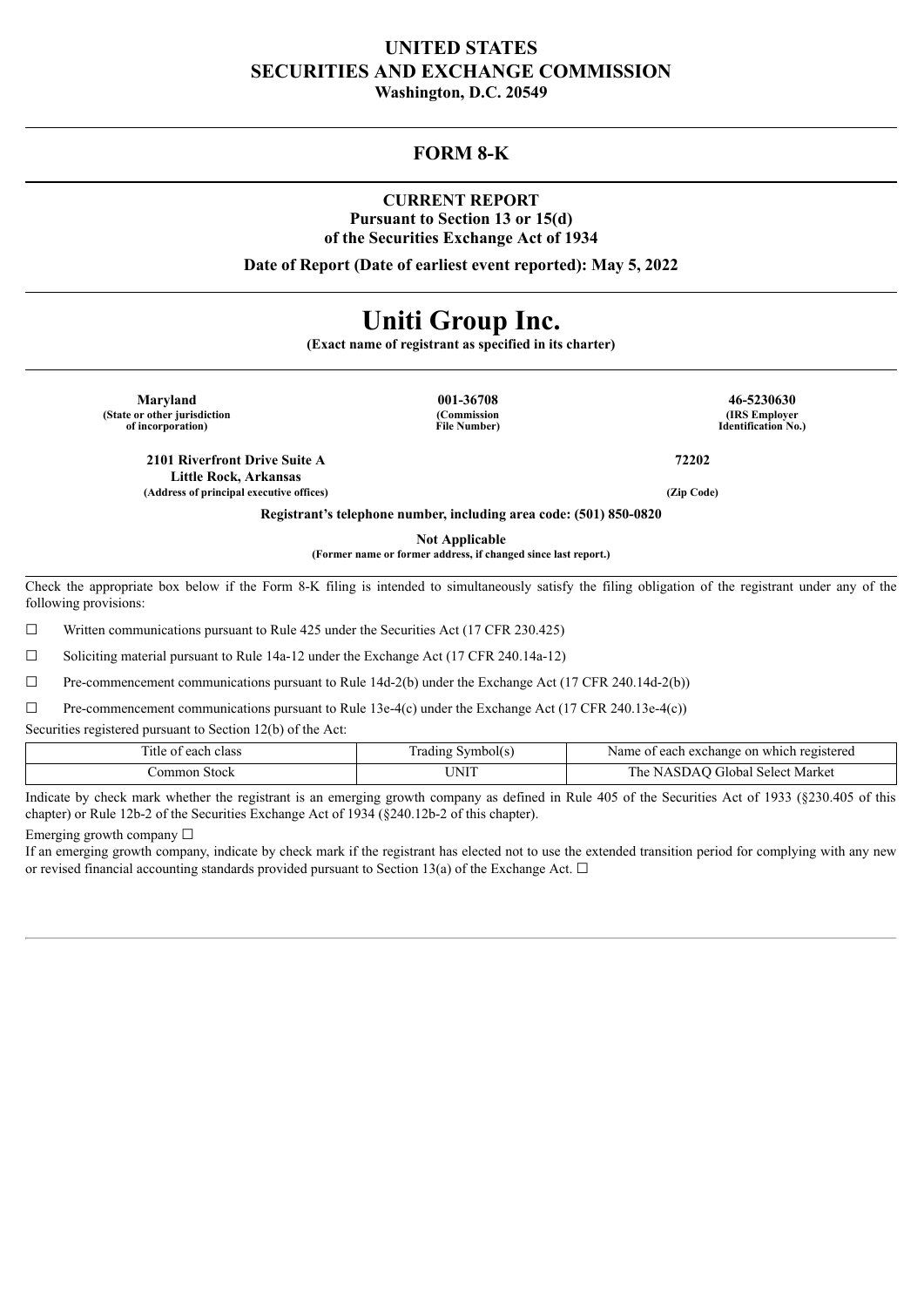### **Item 2.02 Results of Operations and Financial Condition**

On May 5, 2022, Uniti Group Inc. (the "Company") issued a press release announcing the Company's results for its fiscal quarter ended March 31, 2022. A copy of the Company's press release is attached to this Current Report on Form 8-K as Exhibit 99.1 and is incorporated herein solely for purposes of this Item 2.02 disclosure.

The information contained in this Item 2.02, including the exhibit attached hereto, is being "furnished" and shall not be deemed "filed" for purposes of Section 18 of the Securities Exchange Act of 1934, as amended (the "Exchange Act"), or otherwise subject to the liabilities of Section 18 of the Exchange Act. The information in this Item 2.02 shall not be incorporated by reference into any registration statement or other document pursuant to the Securities Act of 1933, as amended, or into any filing or other document pursuant to the Exchange Act, except as otherwise expressly stated in any such filing.

#### **Item 9.01 Financial Statements and Exhibits**

(d) Exhibits

| Exhibit<br><b>Number</b> | <b>Description</b>                                                          |  |
|--------------------------|-----------------------------------------------------------------------------|--|
| 99.1                     | <u>Press Release issued May 5, 2022</u>                                     |  |
| 104                      | Cover Page Interactive Data File (embedded within the Inline XBRL document) |  |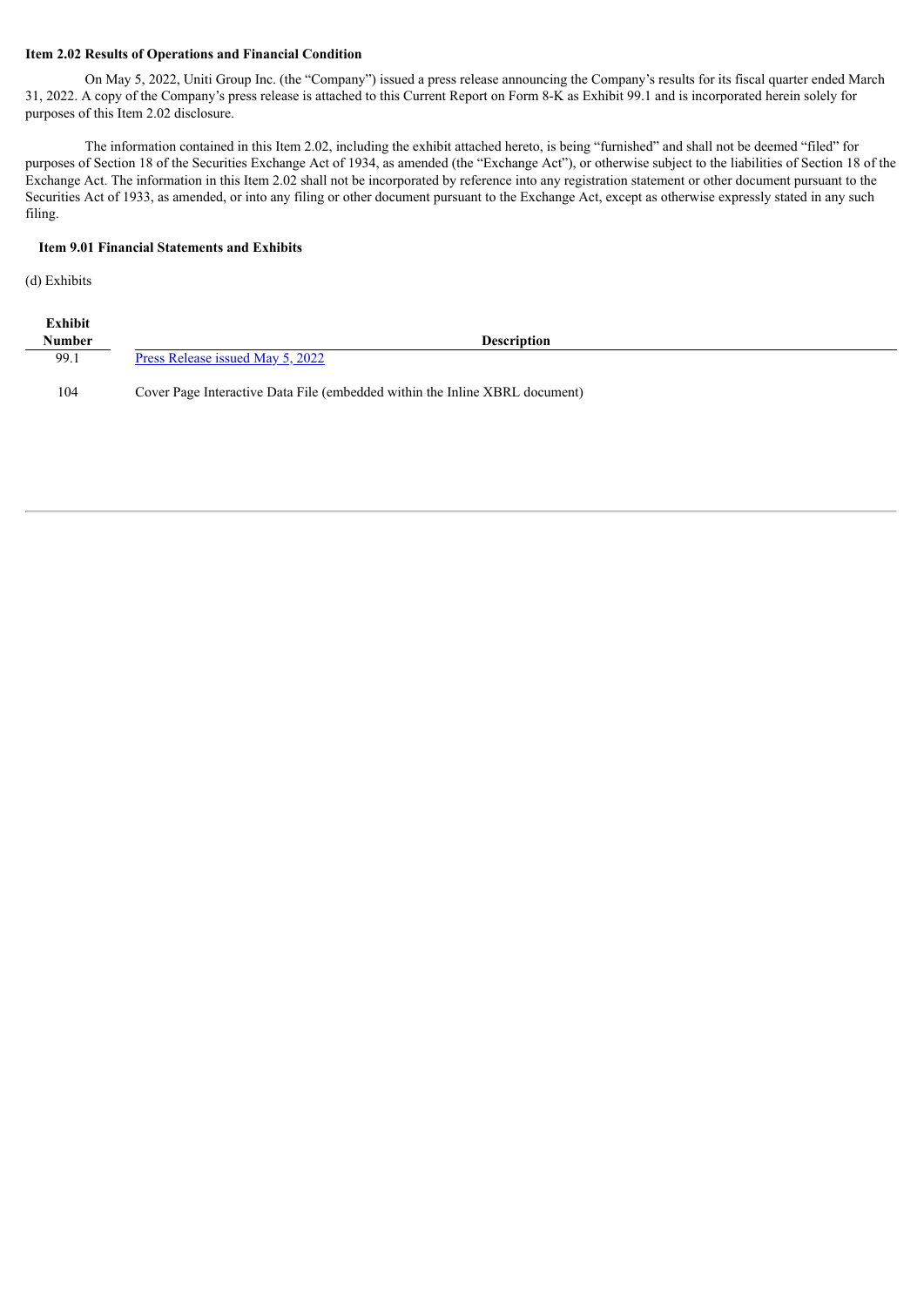#### **SIGNATURES**

Pursuant to the requirements of the Securities Exchange Act of 1934, the registrant has duly caused this report to be signed on its behalf by the undersigned hereunto duly authorized.

Date: May 5, 2022 UNITI GROUP INC.

By: /s/ Daniel L. Heard

Name: Daniel L. Heard<br>Title: Executive Vice Executive Vice President - General Counsel and Secretary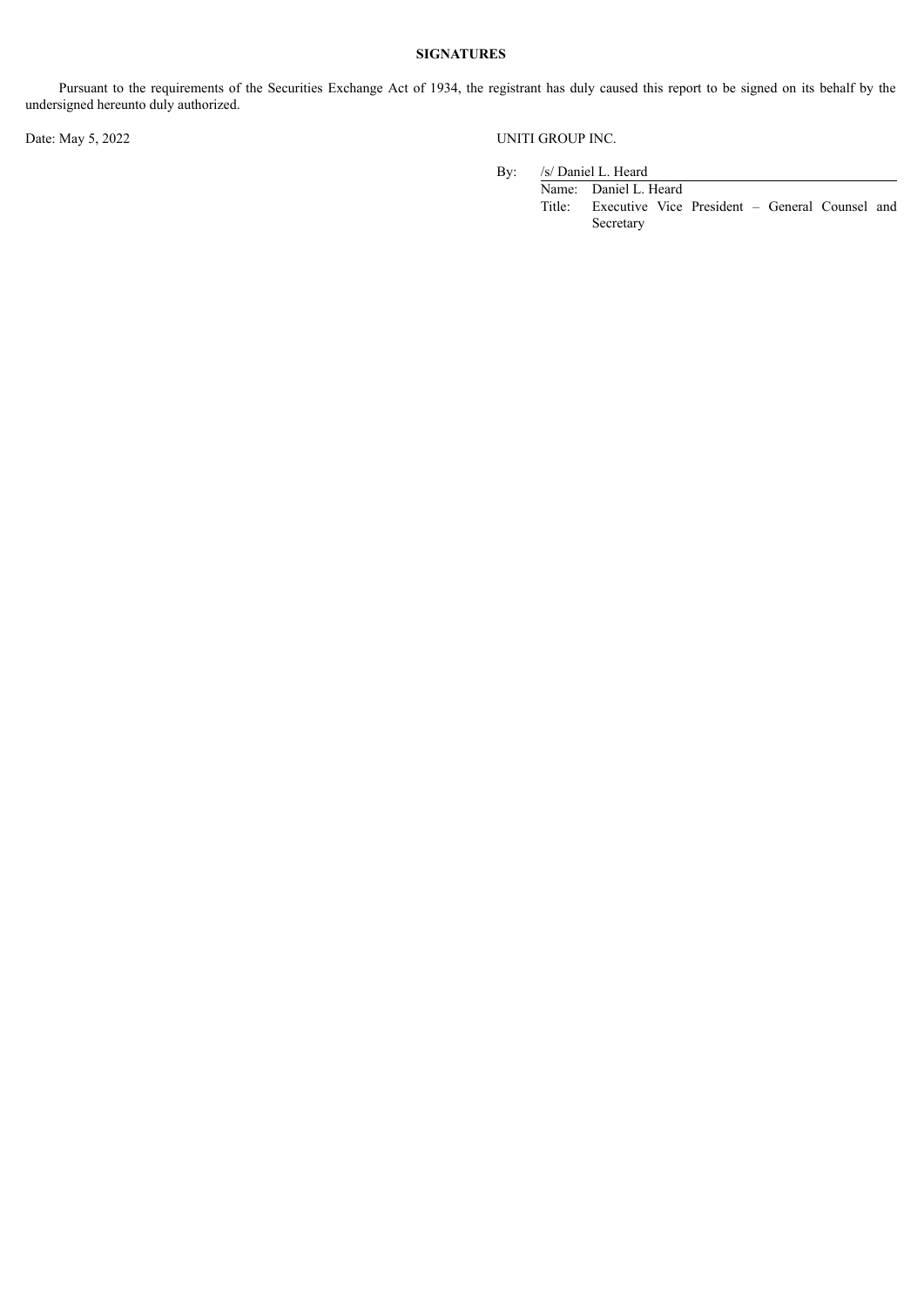

Exhibit 99.1

**Press Release**

Release date: May 5, 2022

# <span id="page-3-0"></span>**Uniti Group Inc. Reports First Quarter 2022 Results**

# *Raises 2022 Outlook*

# *First Quarter Consolidated Bookings Increased Over 50% From Prior Year*

- Net Income of \$0.21 Per Diluted Common Share for the First Quarter; Increase of \$0.23 Per Diluted Common Share **from the Prior Year First Quarter**
- Adjusted EBITDA and AFFO Grew 4.9% and 9.0% for the First Quarter, Respectively, from the Prior Year First **Quarter**
- **AFFO Per Diluted Common Share of \$0.43 for the First Quarter**

LITTLE ROCK, Ark., May 5, 2022 (GLOBE NEWSWIRE) – Uniti Group Inc. ("Uniti" or the "Company") (Nasdaq: UNIT) today announced its results for the first quarter 2022.

"The demand for our mission critical communications infrastructure remains very strong as evidenced by the fourth consecutive quarter of elevated new consolidated bookings, a 58% increase over the first quarter of 2021. We also continue to demonstrate the shared infrastructure benefits of fiber with robust Adjusted EBITDA and AFFO growth," commented Kenny Gunderman, President and Chief Executive Officer.

Mr. Gunderman continued, "We continue to grow and densify our national network of 129,000 route miles of fiber, making it one of the largest in the country."

### **QUARTERLY RESULTS**

Consolidated revenues for the first quarter of 2022 were \$278.0 million. Net income and Adjusted EBITDA were \$52.9 million and \$224.8 million, respectively, for the same period. Net income attributable to common shares was \$52.4 million for the period. Adjusted Funds From Operations ("AFFO") attributable to common shareholders was \$112.3 million, or \$0.43 per diluted common share, an increase of 9.0% when compared to the first quarter of 2021.

Uniti Fiber contributed \$73.4 million of revenues and \$31.5 million of Adjusted EBITDA for the first quarter of 2022, achieving Adjusted EBITDA margins of approximately 43%. Uniti Fiber's net success-based capital expenditures during the quarter were \$36.8 million.

Uniti Leasing contributed revenues of \$204.6 million and Adjusted EBITDA of \$199.0 million for the first quarter, representing growth of 5.0% and 3.8%, respectively, when compared to the first quarter of 2021. During the quarter, Uniti Leasing deployed capital expenditures of \$52.7 million primarily related to the construction of approximately 1,500 new route miles of valuable fiber infrastructure.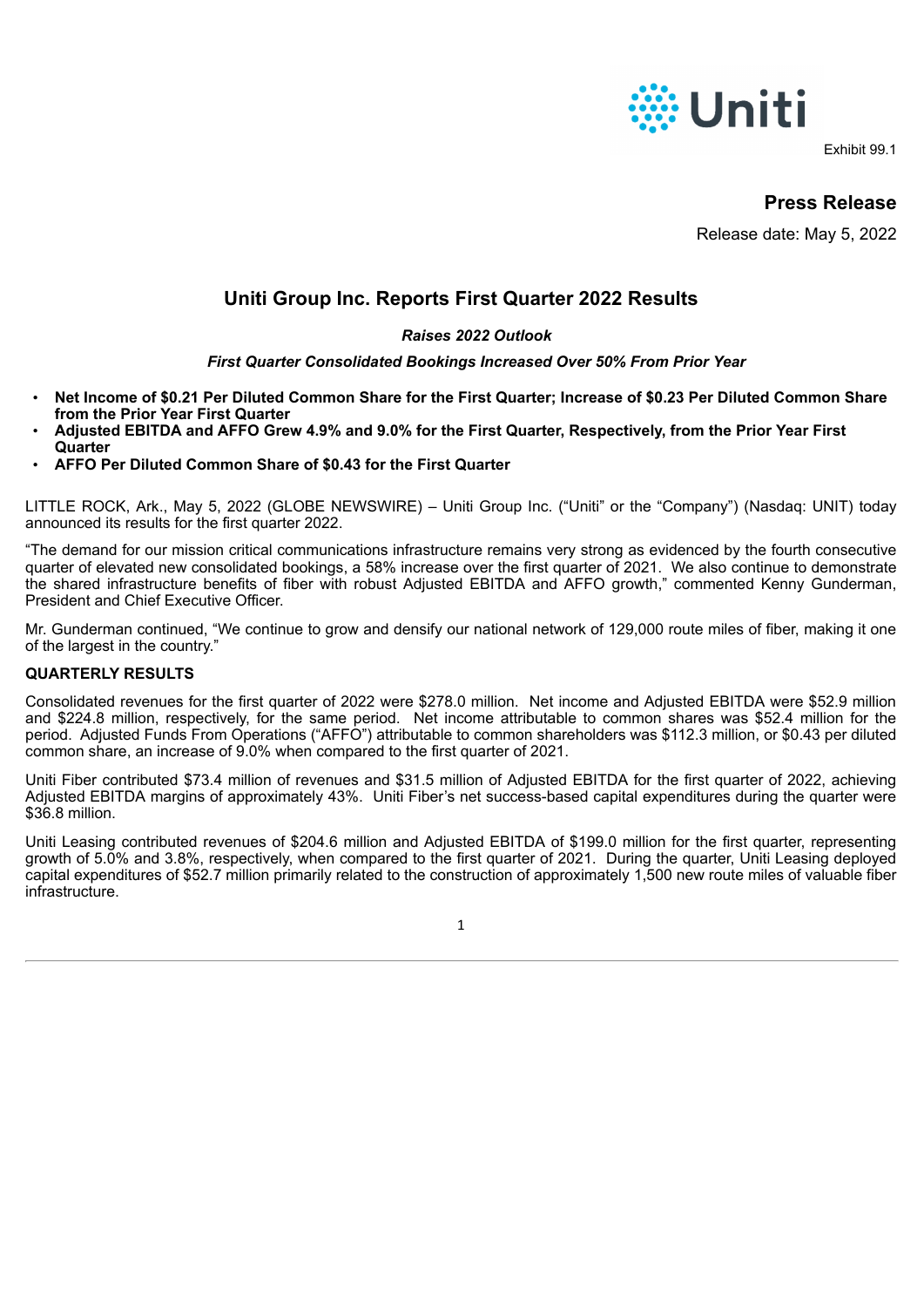# **FINANCING TRANSACTIONS**

On April 24, 2022, certain lender commitments under our senior revolving credit facility matured. These commitments totaled \$60.5 million and were not extended as part of our amended credit agreement dated December 10, 2020. The aggregate size of our current senior revolving credit facility is \$500 million and will mature on December 10, 2024.

# **LIQUIDITY**

At quarter-end, the Company had approximately \$386.6 million of unrestricted cash and cash equivalents, and undrawn borrowing availability under its revolving credit agreement. The Company's leverage ratio at quarter-end was 5.74x based on net debt to first quarter 2022 annualized Adjusted EBITDA.

On May 3, 2022, the Company's Board of Directors declared a quarterly cash dividend of \$0.15 per common share, payable on July 1, 2022, to stockholders of record on June 17, 2022.

# **UPDATED FULL YEAR 2022 OUTLOOK**

The Company is updating its 2022 outlook for business unit level revisions, the impact of transaction related and other costs incurred to date, and changes in the estimates of interest expense, depreciation & amortization and weighted-average diluted common shares outstanding. Our 2022 outlook excludes future acquisitions, capital market transactions, and future transactionrelated and other costs not mentioned herein.

The Company's consolidated outlook for 2022 is as follows (in millions):

|                                                      |   | <b>Full Year 2022</b> |    |    |       |  |
|------------------------------------------------------|---|-----------------------|----|----|-------|--|
| Revenue                                              | S | 1.119                 | to | \$ | 1,137 |  |
| Net income attributable to common shareholders       |   | 186                   | to |    | 204   |  |
| Adjusted EBITDA (1)                                  |   | 884                   | to |    | 902   |  |
| Interest expense, net (2)                            |   | 390                   | to |    | 390   |  |
| Attributable to common shareholders:                 |   |                       |    |    |       |  |
| FFO(1)                                               |   | 399                   | to |    | 417   |  |
| AFFO(1)                                              |   | 441                   | to |    | 459   |  |
| Weighted-average common shares outstanding – diluted |   | 267                   | to |    | 267   |  |

(1)See "Non-GAAP Financial Measures" below.

(2)See "Components of Interest Expense" below.

# **CONFERENCE CALL**

Uniti will hold a conference call today to discuss this earnings release at 8:30 AM Eastern Time (7:30 AM Central Time). The dial-in number for the conference call is (844) 513-7153 (or (508) 637-5603 for international callers) and the conference ID is 8091365. The conference call will be webcast live and can be accessed on the Company's website at www.uniti.com. A replay of the call will be available on the Company's website or by telephone beginning today at approximately 12:00 PM Eastern Time. To access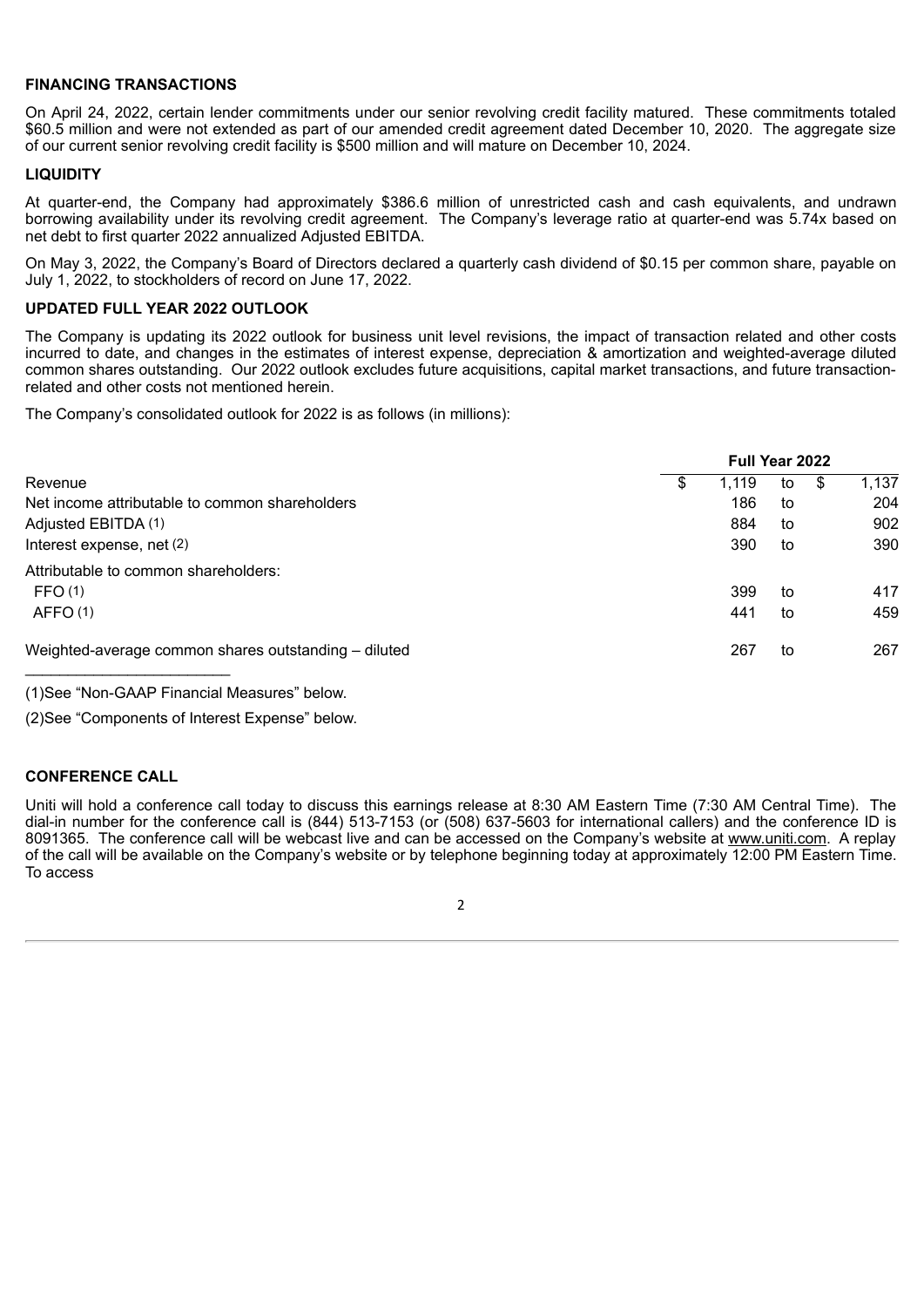the telephone replay, which will be available for 14 days, please dial (855) 859-2056 and enter the conference ID number 8091365.

# **ABOUT UNITI**

Uniti, an internally managed real estate investment trust, is engaged in the acquisition and construction of mission critical communications infrastructure, and is a leading provider of fiber and other wireless solutions for the communications industry. As of March 31, 2022, Uniti owns approximately 129,000 fiber route miles, 7.7 million fiber strand miles, and other communications real estate throughout the United States. Additional information about Uniti can be found on its website at www.uniti.com.

### **FORWARD-LOOKING STATEMENTS**

Certain statements in this press release and today's conference call may constitute forward-looking statements within the meaning of the Private Securities Litigation Reform Act of 1995, as amended from time to time. Those forward-looking statements include all statements that are not historical statements of fact, including, without limitation, our 2022 financial *outlook, expectations regarding strong demand trends, our business strategies, growth prospects, industry trends, sales opportunities, potential transformative corporate transactions, renewal rent, and operating and financial performance.*

Words such as "anticipate(s)," "expect(s)," "intend(s)," "estimate(s)," "foresee(s)," "plan(s)," "believe(s)," "may," "will," "would," "could," "should," "seek(s)" and similar expressions, or the negative of these terms, are intended to identify such forward-looking statements. These statements are based on management's current expectations and beliefs and are subject to a number of risks and uncertainties that could lead to actual results differing materially from those projected, forecasted or expected. Although we believe that the assumptions underlying the forward-looking statements are reasonable, we can give no assurance that our expectations will be attained. Factors which could materially alter our expectations include, but are not limited to, the future prospects of Windstream, our largest customer; the ability and willingness of our customers to meet and/or perform their obligations under any contractual arrangements entered into with us, including master lease arrangements; the ability of our customers to comply with laws, rules and regulations in the operation of the assets we lease to them; the ability and willingness of our customers to renew their leases with us upon their expiration, and the ability to reposition our properties on the same or better terms in the event of nonrenewal or in the event we replace an existing tenant; the adverse impact of litigation affecting us or our customers; our ability to renew, extend or obtain contracts with significant customers (including customers of the businesses we acquire); the availability of and our ability to identify suitable acquisition opportunities and our ability to acquire and lease the respective properties on favorable terms; the risk that we fail to fully realize the potential benefits of acquisitions or have difficulty integrating acquired companies; our ability to generate sufficient cash flows to service our outstanding indebtedness and fund our capital funding commitments; our ability to access debt and equity capital markets; the impact on our business or the business of our customers as a result of credit rating downgrades and fluctuating interest rates; our ability to retain our key management personnel; our ability to qualify or maintain our status as a real estate investment trust ("REIT"); changes in the U.S. tax law and other state, federal or local laws, whether or not specific to REITs; covenants in our debt agreements that may limit our operational flexibility; our expectations regarding the effect of the COVID-19 pandemic on our results of operations and financial condition; other risks inherent in the communications industry and in the ownership of communications distribution systems, including potential liability relating to environmental matters and illiquidity of real estate *investments; and additional factors described in our reports filed with the SEC.*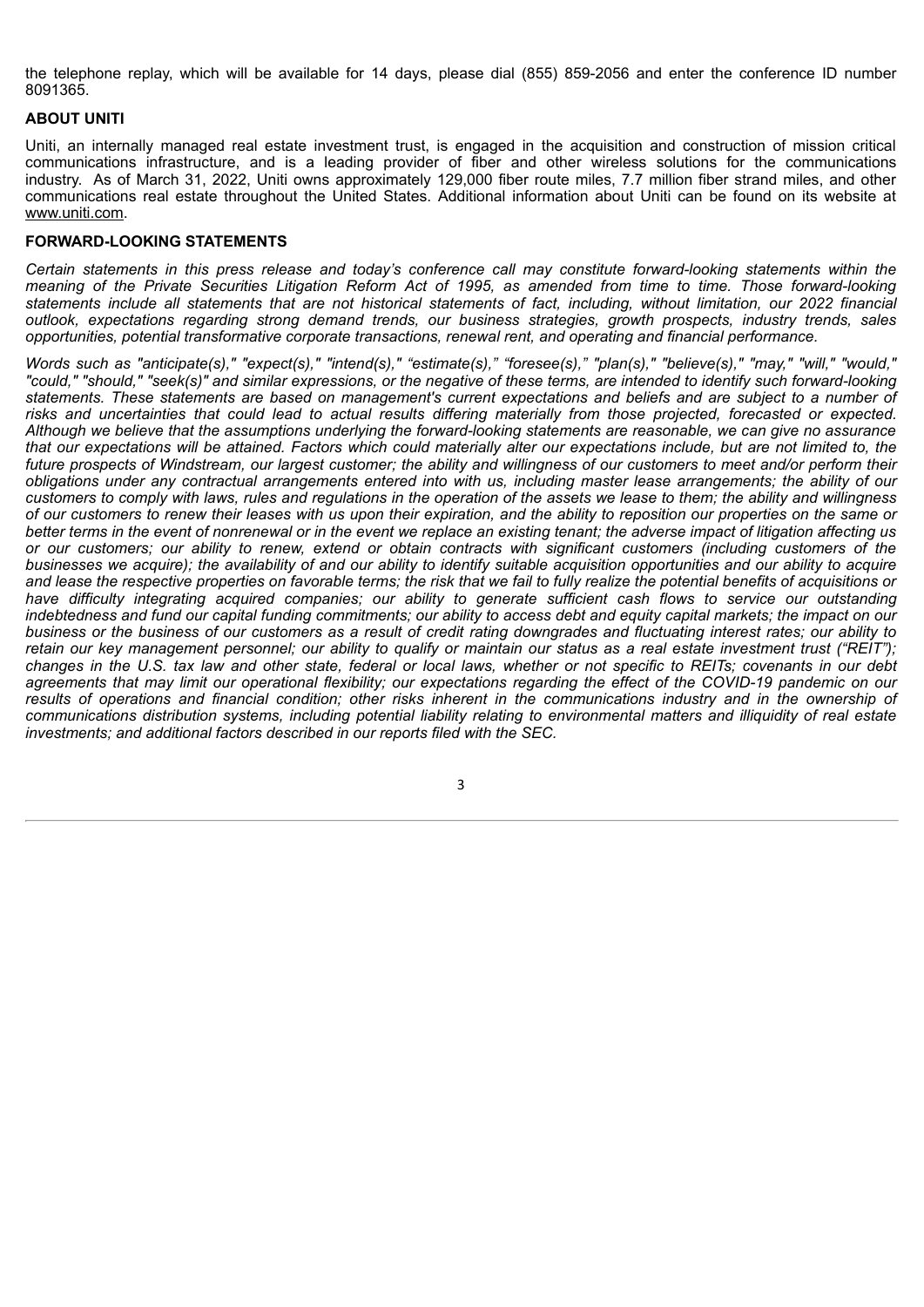Uniti expressly disclaims any obligation to release publicly any updates or revisions to any of the forward-looking statements set forth in this press release and today's conference call to reflect any change in its expectations or any change in events, *conditions or circumstances on which any statement is based.*

# **NON-GAAP PRESENTATION**

This release and today's conference call contain certain supplemental measures of performance that are not required by, or presented in accordance with, accounting principles generally accepted in the United States ("GAAP"). Such measures should not be considered as alternatives to GAAP. Further information with respect to and reconciliations of such measures to the *nearest GAAP measure can be found herein.*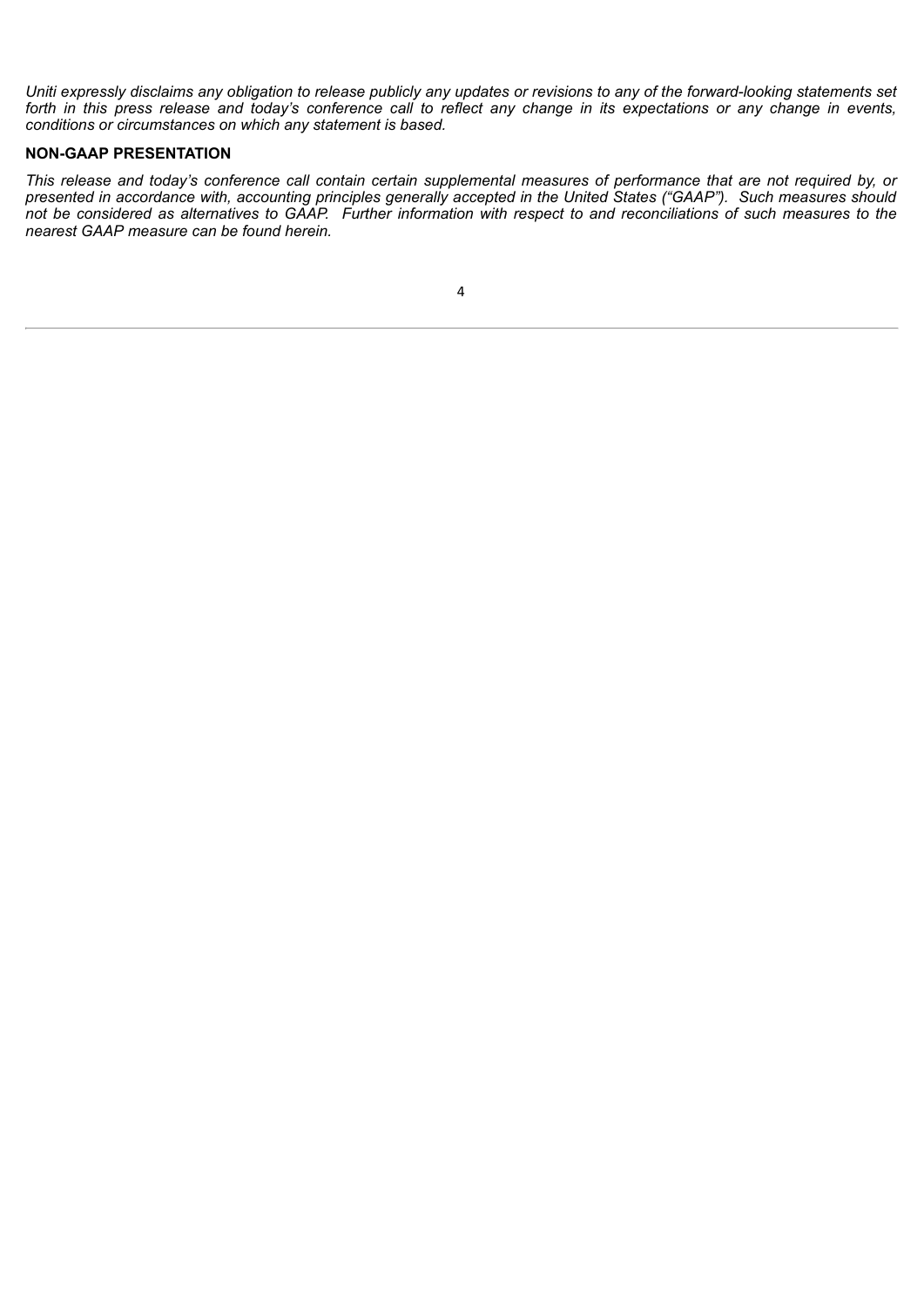### **Uniti Group Inc. Consolidated Balance Sheets (In thousands, except per share data)**

|                                                                                                                                                 | March 31,<br>2022 | December 31,<br>2021 |
|-------------------------------------------------------------------------------------------------------------------------------------------------|-------------------|----------------------|
| Assets:                                                                                                                                         |                   |                      |
| Property, plant and equipment, net                                                                                                              | \$<br>3,546,501   | \$<br>3,508,939      |
| Cash and cash equivalents                                                                                                                       | 51,129            | 58,903               |
| Accounts receivable, net                                                                                                                        | 41,269            | 38,455               |
| Goodwill                                                                                                                                        | 601,878           | 601,878              |
| Intangible assets, net                                                                                                                          | 357,183           | 364,630              |
| Straight-line revenue receivable                                                                                                                | 48,865            | 41,323               |
| Operating lease right-of-use assets, net                                                                                                        | 81,810            | 80,271               |
| Other assets                                                                                                                                    | 81,556            | 38,900               |
| Investment in unconsolidated entities                                                                                                           | 64,333            | 64,223               |
| Deferred income tax assets, net                                                                                                                 | 15,385            | 11,721               |
| <b>Total Assets</b>                                                                                                                             | \$<br>4,889,909   | \$<br>4,809,243      |
| <b>Liabilities and Shareholders' Deficit</b>                                                                                                    |                   |                      |
| <b>Liabilities:</b>                                                                                                                             |                   |                      |
| Accounts payable, accrued expenses and other liabilities, net                                                                                   | \$<br>122,157     | \$<br>86,868         |
| Settlement payable                                                                                                                              | 242,261           | 239,384              |
| Intangible liabilities, net                                                                                                                     | 175,112           | 177,786              |
| Accrued interest payable                                                                                                                        | 68,298            | 109,826              |
| Deferred revenue                                                                                                                                | 1,134,585         | 1,134,236            |
| Derivative liability, net                                                                                                                       | 7,269             | 10,413               |
| Dividends payable                                                                                                                               | 37,145            | 1,264                |
| Operating lease liabilities                                                                                                                     | 59,679            | 57,355               |
| Finance lease obligations                                                                                                                       | 15,144            | 15,348               |
| Notes and other debt, net                                                                                                                       | 5,120,281         | 5,090,537            |
| <b>Total Liabilities</b>                                                                                                                        | 6,981,931         | 6,923,017            |
| Commitments and contingencies                                                                                                                   |                   |                      |
| <b>Shareholders Deficit:</b>                                                                                                                    |                   |                      |
| Preferred stock, \$ 0.0001 par value, 50,000 shares authorized, no shares issued<br>and outstanding                                             |                   |                      |
| Common stock, \$ 0.0001 par value, 500,000 shares authorized, issued<br>and outstanding: 235,298 shares at March 31, 2022 and 234,779 shares at |                   |                      |
| December 31, 2021                                                                                                                               | 23                | 23                   |
| Additional paid-in capital                                                                                                                      | 1,220,039         | 1,214,830            |
| Accumulated other comprehensive loss                                                                                                            | (6, 341)          | (9, 164)             |
| Distributions in excess of accumulated earnings                                                                                                 | (3,316,781)       | (3,333,481)          |
| Total Uniti shareholders' deficit                                                                                                               | (2, 103, 060)     | (2, 127, 792)        |
| Noncontrolling interests - operating partnership units and non-voting convertible                                                               |                   |                      |
| preferred stock                                                                                                                                 | 11,038            | 14,018               |
| Total shareholders' deficit                                                                                                                     | (2,092,022)       | (2, 113, 774)        |
| <b>Total Liabilities and Shareholders' Deficit</b>                                                                                              | \$<br>4,889,909   | \$<br>4.809.243      |

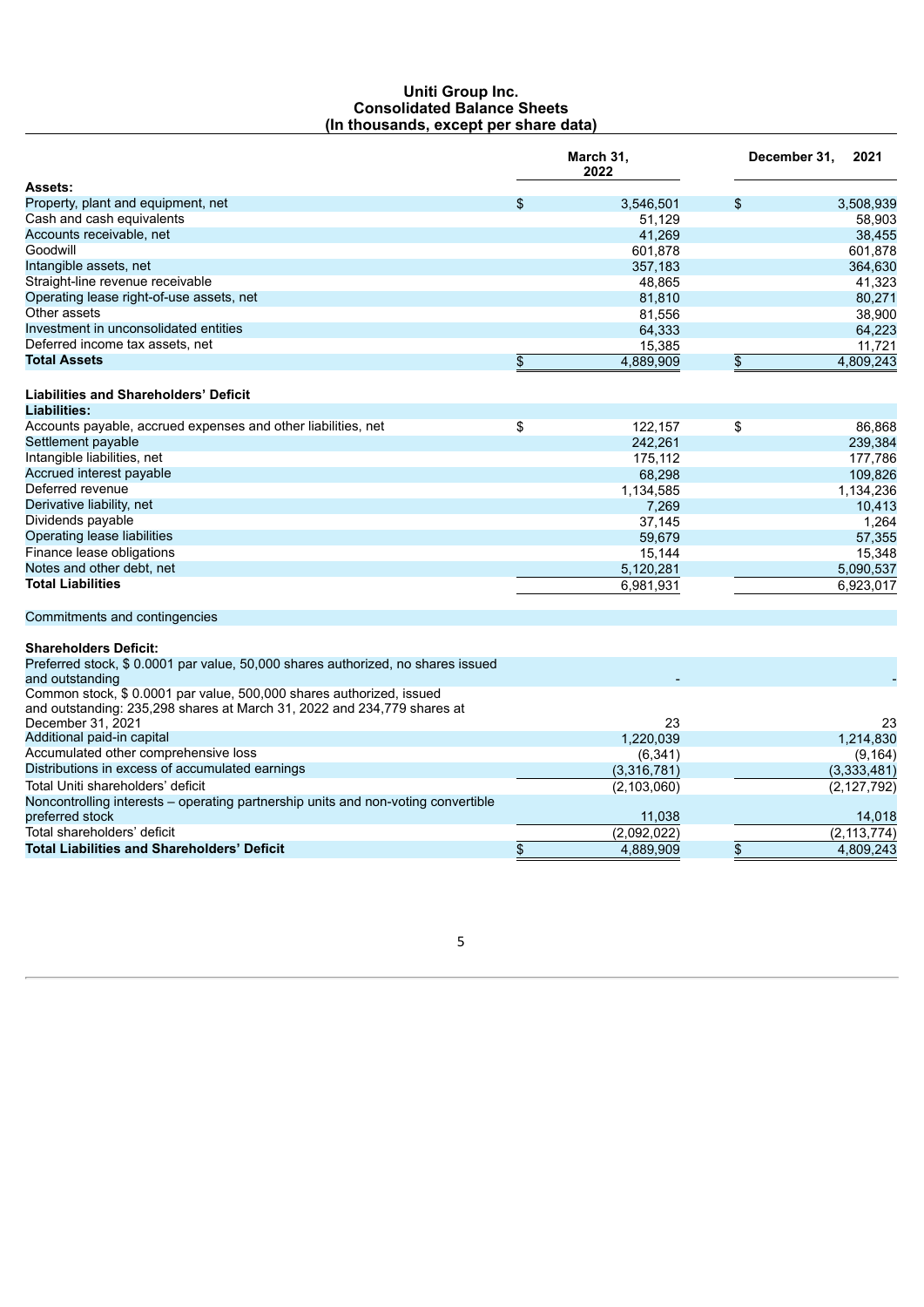### **Uniti Group Inc. Consolidated Statements of Operations (In thousands, except per share data)**

|                                                                                       | Three Months Ended March 31, |         |    |          |
|---------------------------------------------------------------------------------------|------------------------------|---------|----|----------|
|                                                                                       |                              | 2022    |    | 2021     |
| Revenues:                                                                             |                              |         |    |          |
| Leasing                                                                               | \$                           | 204.641 | \$ | 194,936  |
| <b>Fiber Infrastructure</b>                                                           |                              | 73,393  |    | 77,650   |
| <b>Total revenues</b>                                                                 |                              | 278,034 |    | 272,586  |
| <b>Costs and expenses:</b>                                                            |                              |         |    |          |
| Interest expense, net                                                                 |                              | 96.172  |    | 140,581  |
| Depreciation and amortization                                                         |                              | 71,457  |    | 70,964   |
| General and administrative expense                                                    |                              | 23,870  |    | 25,823   |
| Operating expense (exclusive of depreciation and amortization)                        |                              | 34,976  |    | 38,084   |
| Transaction related and other costs                                                   |                              | 1,714   |    | 4,137    |
| Other (income) expense, net                                                           |                              | (398)   |    | 454      |
| Total costs and expenses                                                              |                              | 227,791 |    | 280,043  |
| Income (loss) before income taxes and equity in earnings from unconsolidated entities |                              | 50.243  |    | (7, 457) |
| Income tax benefit                                                                    |                              | (2,071) |    | (2, 557) |
| Equity in earnings from unconsolidated entities                                       |                              | (544)   |    | (398)    |
| Net income (loss)                                                                     |                              | 52,858  |    | (4, 502) |
| Net income (loss) attributable to noncontrolling interests                            |                              | 128     |    | (64)     |
| Net income (loss) attributable to shareholders                                        |                              | 52.730  |    | (4, 438) |
| Participating securities' share in earnings                                           |                              | (331)   |    | (248)    |
| Dividends declared on convertible preferred stock                                     |                              | (5)     |    | (3)      |
| Net income (loss) attributable to common shareholders                                 |                              | 52,394  | \$ | (4,689)  |
| Net income (loss) attributable to common shareholders - Basic                         | \$                           | 52.394  | \$ | (4,689)  |
| Impact of if-converted securities                                                     |                              | 2,994   |    |          |
| Net income (loss) attributable to common shareholders - Diluted                       |                              | 55,388  |    | (4,689)  |
| Weighted average number of common shares outstanding:                                 |                              |         |    |          |
| <b>Basic</b>                                                                          |                              | 235,046 |    | 231,469  |
|                                                                                       |                              |         |    |          |
| <b>Diluted</b>                                                                        |                              | 267,304 |    | 231,469  |
| Earnings (loss) per common share:                                                     |                              |         |    |          |
| <b>Basic</b>                                                                          |                              | 0.22    | \$ | (0.02)   |
| <b>Diluted</b>                                                                        |                              | 0.21    |    | (0.02)   |
|                                                                                       |                              |         |    |          |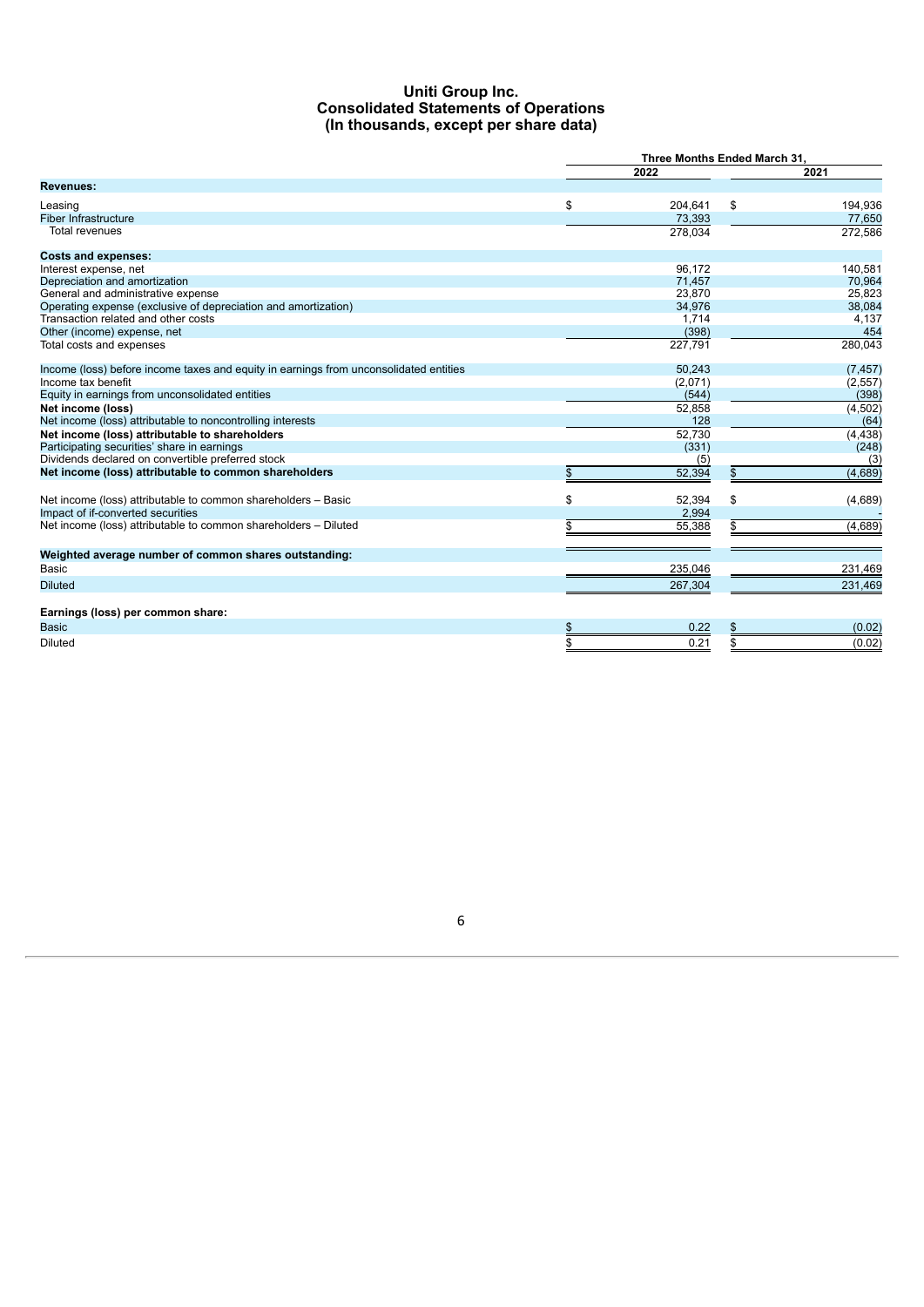#### **Uniti Group Inc. Consolidated Statements of Cash Flows (In thousands)**

|                                                                           | Three Months Ended March 31, |    |             |  |
|---------------------------------------------------------------------------|------------------------------|----|-------------|--|
|                                                                           | 2022                         |    | 2021        |  |
| Cash flow from operating activities:                                      |                              |    |             |  |
| Net income (loss)                                                         | \$<br>52.858                 | \$ | (4, 502)    |  |
| Adjustments to reconcile net loss to net cash provided by                 |                              |    |             |  |
| operating activities:                                                     |                              |    |             |  |
| Depreciation and amortization                                             | 71,457                       |    | 70,964      |  |
| Amortization of deferred financing costs and debt discount                | 4,514                        |    | 4,959       |  |
| Loss on extinguishment of debt                                            |                              |    | 37,965      |  |
| Interest rate swap termination                                            | 2,830                        |    | 2,829       |  |
| Deferred income taxes                                                     | (3,664)                      |    | (3, 428)    |  |
| Equity in earnings of unconsolidated entities                             | (544)                        |    | (398)       |  |
| Distributions of cumulative earnings from unconsolidated entities         | 980                          |    | 960         |  |
| Cash paid for interest rate swap settlement                               | (3, 144)                     |    | (2,989)     |  |
| Straight-line revenues and amortization of below-market lease intangibles | (11, 022)                    |    | (6,906)     |  |
| Stock-based compensation                                                  | 3,312                        |    | 3,335       |  |
| Change in fair value of contingent consideration                          |                              |    | 21          |  |
| Loss on asset disposals                                                   | 663                          |    | 134         |  |
| Accretion of settlement payable                                           | 2,876                        |    | 4,553       |  |
| Other                                                                     | (318)                        |    | 181         |  |
| Changes in assets and liabilities, net of acquisitions:                   |                              |    |             |  |
| Accounts receivable                                                       | (2,814)                      |    | 11,466      |  |
| Other assets                                                              | 157                          |    | 47,630      |  |
| Accounts payable, accrued expenses and other liabilities                  | (54, 920)                    |    | (40, 110)   |  |
| Net cash provided by operating activities                                 | 63,221                       |    | 126,664     |  |
|                                                                           |                              |    |             |  |
| Cash flows from investing activities:                                     |                              |    |             |  |
| Other capital expenditures                                                | (94, 728)                    |    | (84, 377)   |  |
| Proceeds from sale of other equipment                                     | 379                          |    |             |  |
|                                                                           |                              |    |             |  |
| Net cash used in investing activities                                     | (94, 349)                    |    | (84, 377)   |  |
| Cash flows from financing activities:                                     |                              |    |             |  |
| Repayment of debt                                                         |                              |    | (1,051,181) |  |
| Proceeds from issuance of notes                                           |                              |    | 1,110,000   |  |
| Dividends paid                                                            | (105)                        |    | (34, 961)   |  |
| Payments of settlement payable                                            |                              |    | (24, 505)   |  |
| Payments of contingent consideration                                      |                              |    | (2,979)     |  |
| Distributions paid to noncontrolling interests                            |                              |    | (520)       |  |
|                                                                           |                              |    |             |  |
| Borrowings under revolving credit facility                                | 85,000                       |    | 105,000     |  |
| Payments under revolving credit facility                                  | (60,000)                     |    | (55,000)    |  |
| Finance lease payments                                                    | (280)                        |    | (710)       |  |
| Payments for financing costs                                              |                              |    | (22, 931)   |  |
| Payment of tender premium                                                 |                              |    | (17, 550)   |  |
| Employee stock purchase program                                           | 264                          |    | 288         |  |
| Payments related to tax withholding for stock-based compensation          | (1,525)                      |    | (2,306)     |  |
| Net cash provided by financing activities                                 | 23,354                       |    | 2,645       |  |
| Net (decrease) increase in cash and cash equivalents                      | (7, 774)                     |    | 44,932      |  |
| Cash and cash equivalents at beginning of period                          | 58,903                       |    | 77,534      |  |
| Cash and cash equivalents at end of period                                | \$<br>51.129                 | \$ | 122.466     |  |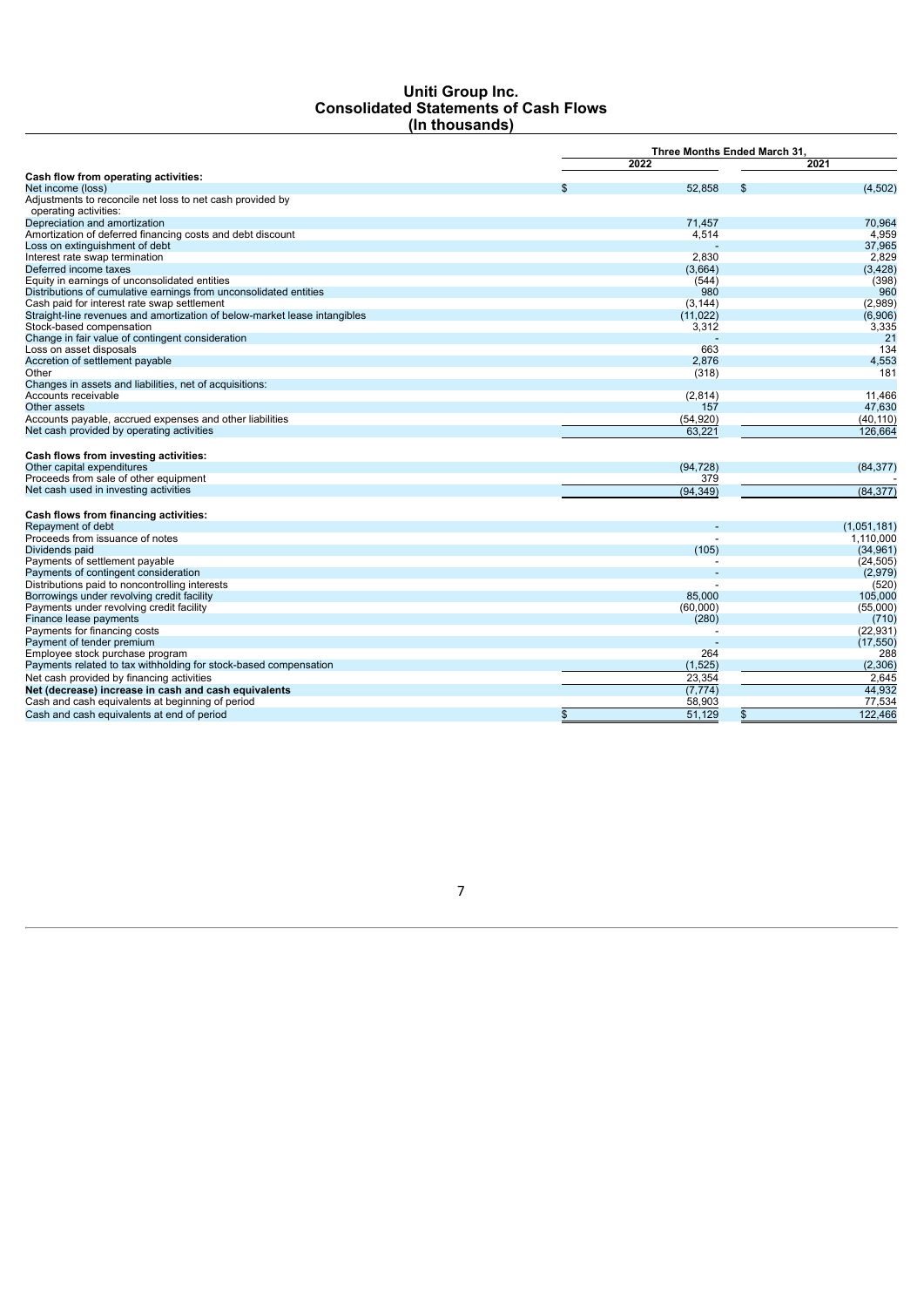#### **Uniti Group Inc. Reconciliation of Net Income to FFO and AFFO (In thousands, except per share data)**

|                                                                                             | Three Months Ended March 31, |           |                |         |
|---------------------------------------------------------------------------------------------|------------------------------|-----------|----------------|---------|
|                                                                                             |                              | 2022      |                | 2021    |
| Net income (loss) attributable to common shareholders                                       | \$                           | 52.394    | $\mathfrak{S}$ | (4,689) |
| Real estate depreciation and amortization                                                   |                              | 51,893    |                | 53,377  |
| Participating securities share in earnings                                                  |                              | 331       |                | 248     |
| Participating securities share in FFO                                                       |                              | (658)     |                | (344)   |
| Real estate depreciation and amortization from unconsolidated entities                      |                              | 690       |                | 616     |
| Adjustments for noncontrolling interests                                                    |                              | (129)     |                | (796)   |
| FFO attributable to common shareholders                                                     |                              | 104.521   |                | 48,412  |
| Transaction related and other costs                                                         |                              | 1,714     |                | 4,137   |
| Change in fair value of contingent consideration                                            |                              |           |                | 21      |
| Amortization of deferred financing costs and debt discount                                  |                              | 4,514     |                | 4,959   |
| Costs related to the early repayment of debt                                                |                              |           |                | 17,550  |
| Write off of deferred financing costs and debt discount                                     |                              |           |                | 20,415  |
| Stock based compensation                                                                    |                              | 3,312     |                | 3,335   |
| Non-real estate depreciation and amortization                                               |                              | 19,564    |                | 17,587  |
| Straight-line revenues and amortization of below-market lease intangibles                   |                              | (11, 022) |                | (6,906) |
| Maintenance capital expenditures                                                            |                              | (2,366)   |                | (1,976) |
| Other, net                                                                                  |                              | (8, 170)  |                | (3,970) |
| Adjustments for equity in earnings from unconsolidated entities                             |                              | 296       |                | 356     |
| Adjustments for noncontrolling interests                                                    |                              | (21)      |                | (818)   |
| Adjusted FFO attributable to common shareholders                                            | \$                           | 112,342   |                | 103,102 |
| <b>Reconciliation of Diluted FFO and AFFO:</b>                                              |                              |           |                |         |
| ) FFO Attributable to common shareholders - Basic                                           | \$                           | 104,521   | \$             | 48,412  |
| Impact of if-converted dilutive securities                                                  |                              | 2,994     |                | 2,974   |
| FFO Attributable to common shareholders - Diluted                                           |                              | 107,515   |                | 51,386  |
|                                                                                             |                              |           | \$             |         |
| AFFO Attributable to common shareholders - Basic                                            |                              | 112.342   |                | 103.102 |
| Impact of if-converted dilutive securities                                                  |                              | 3,450     |                | 3,450   |
| AFFO Attributable to common shareholders - Diluted                                          |                              | 115,792   | \$             | 106,552 |
| Weighted average common shares used to calculate basic earnings (loss) per common share (1) |                              | 235.046   |                | 231,469 |
| Impact of dilutive non-participating securities                                             |                              | 1,226     |                | 541     |
| Impact of if-converted dilutive securities                                                  |                              | 31,032    |                | 30,052  |
| Weighted average common shares used to calculate diluted FFO and AFFO per common share (1)  |                              | 267,304   |                | 262,062 |
| Per diluted common share:                                                                   |                              |           |                |         |
| <b>EPS</b>                                                                                  | \$                           | 0.21      | \$             | (0.02)  |
| <b>FFO</b>                                                                                  | \$                           | 0.40      | \$             | 0.20    |
| <b>AFFO</b>                                                                                 | \$                           | 0.43      | \$             | 0.41    |
|                                                                                             |                              |           |                |         |

(1) For periods in which FFO or AFFO attributable to common shareholders is a loss, the weighted average common shares used to calculate diluted FFO or AFFO per common share is equal to the weighted average common shares used to calculate basic earnings (loss) per share.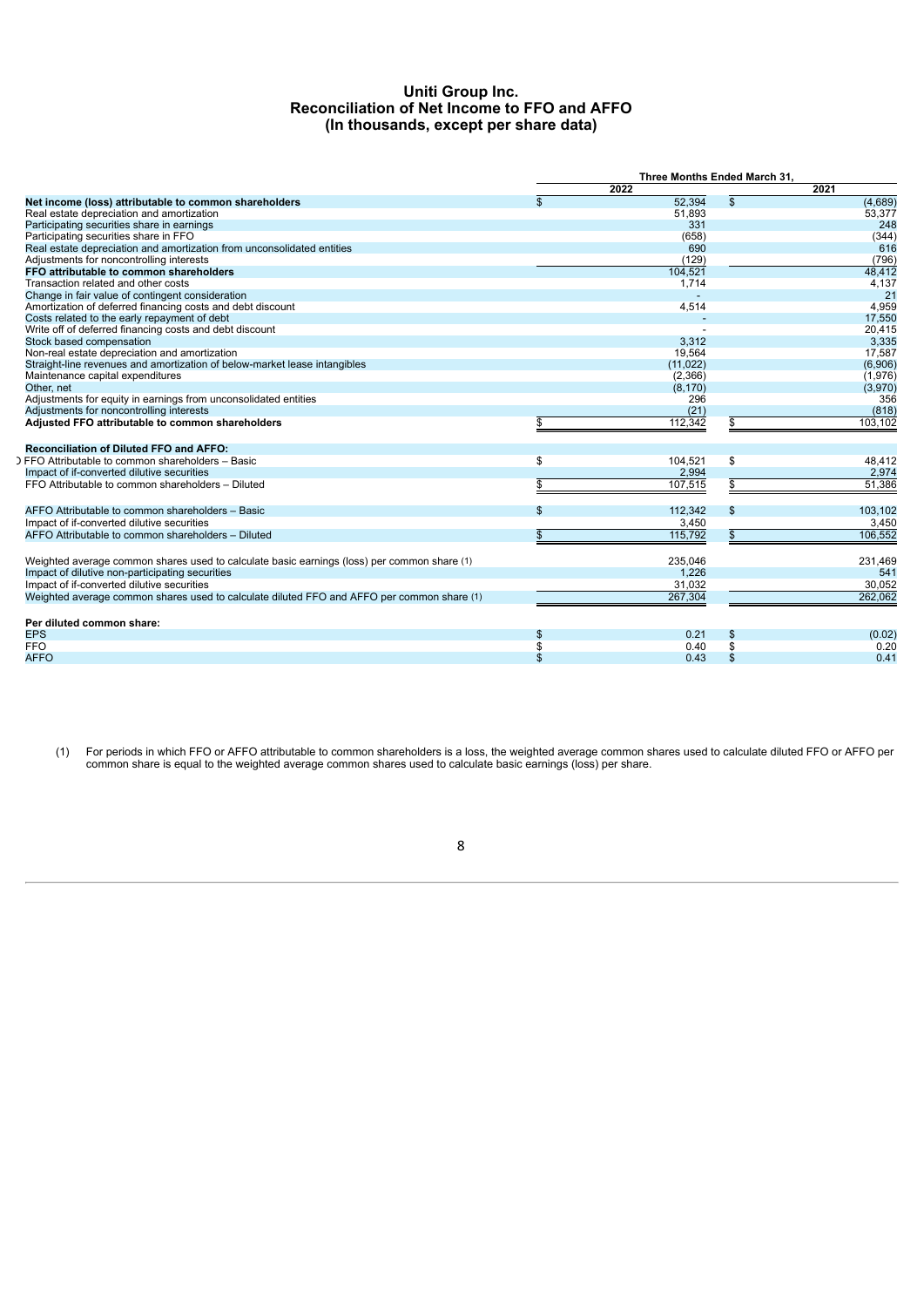#### **Uniti Group Inc. Reconciliation of EBITDA and Adjusted EBITDA (In thousands)**

|                                                                 |                | <b>Three Months Ended</b><br>March 31, |                |          |
|-----------------------------------------------------------------|----------------|----------------------------------------|----------------|----------|
|                                                                 |                | 2022                                   |                | 2021     |
| Net income (loss)                                               | \$             | 52,858                                 | $\mathfrak{s}$ | (4, 502) |
| Depreciation and amortization                                   |                | 71,457                                 |                | 70,964   |
| Interest expense, net                                           |                | 96,172                                 |                | 140,581  |
| Income tax benefit                                              |                | (2,071)                                |                | (2, 557) |
| <b>EBITDA</b>                                                   |                | 218,416                                |                | 204,486  |
| Stock-based compensation                                        |                | 3,312                                  |                | 3,335    |
| Transaction related and other costs                             |                | 1,714                                  |                | 4,137    |
| Other, net                                                      |                | 361                                    |                | 1,318    |
| Adjustments for equity in earnings from unconsolidated entities |                | 986                                    |                | 972      |
| <b>Adjusted EBITDA</b>                                          | \$             | 224,789                                | \$.            | 214,248  |
| <b>Adjusted EBITDA:</b>                                         |                |                                        |                |          |
| Leasing                                                         | \$             | 198,973                                | \$             | 191,497  |
| <b>Fiber Infrastructure</b>                                     |                | 31,459                                 |                | 29,721   |
| Corporate                                                       |                | (5,643)                                |                | (6,970)  |
|                                                                 | \$             | 224,789                                | \$.            | 214,248  |
| Annualized Adjusted EBITDA (1)                                  |                | 899,156                                |                |          |
| As of March 31, 2022:                                           |                |                                        |                |          |
| Total Debt (2)                                                  | $\mathfrak{S}$ | 5,215,144                              |                |          |
| Cash and cash equivalents                                       |                | 51,129                                 |                |          |
| <b>Net Debt</b>                                                 | \$             | 5,164,015                              |                |          |
| Net Debt/Annualized Adjusted EBITDA                             |                | 5.74x                                  |                |          |

(1) Calculated as Adjusted EBITDA for the most recently reported three-month period, multiplied by four. Annualized Adjusted EBITDA has not been prepared on a pro forma basis in accordance with Article 11 of Regulation S-X.

(2) Includes \$15.1 million of finance leases, but excludes \$79.7 million of unamortized discounts and deferred financing costs.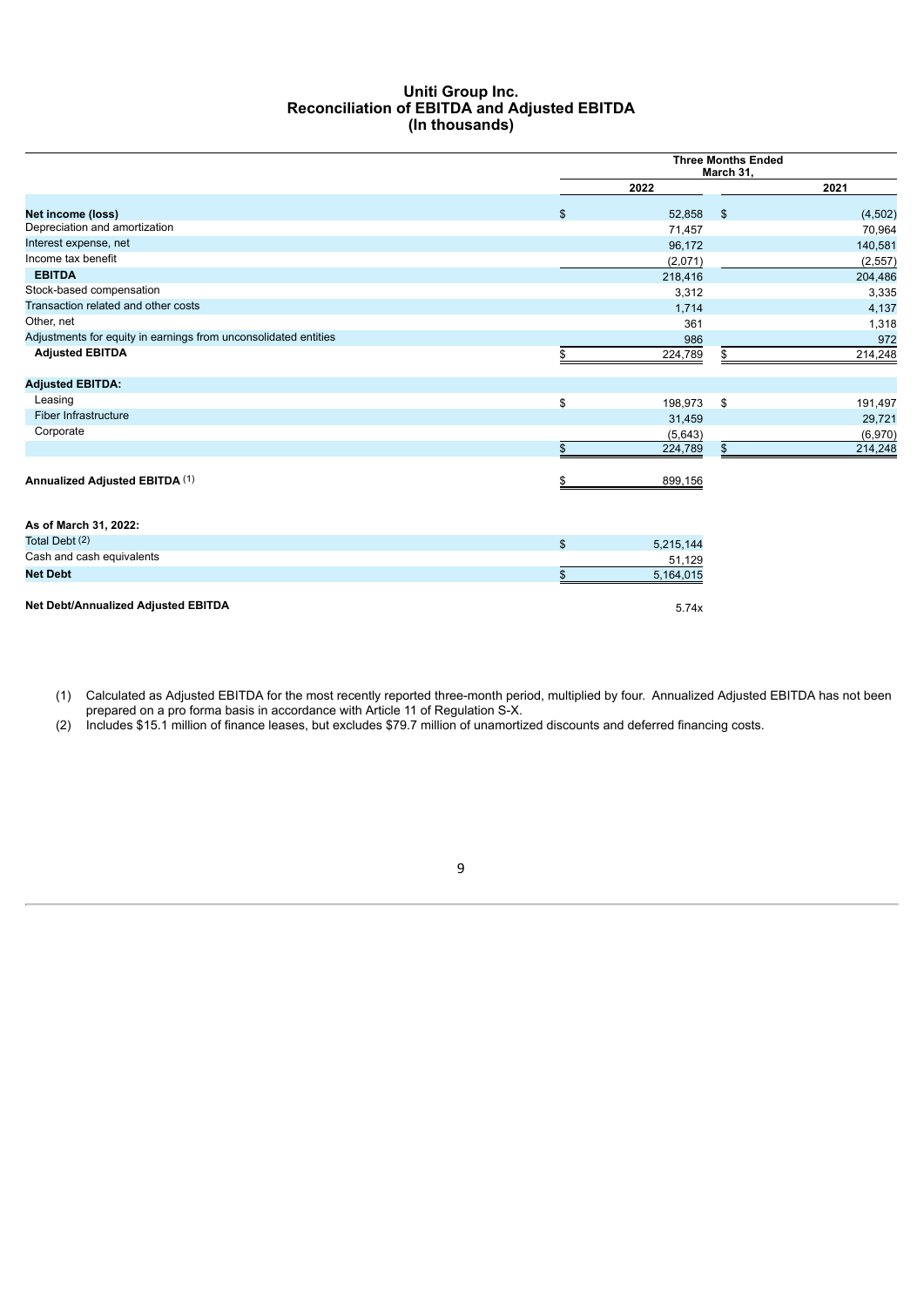### **Uniti Group Inc. Projected Future Results** (1) **(In millions)**

|                                                        | Year<br>December 31,<br><b>Ended</b><br>2022 |
|--------------------------------------------------------|----------------------------------------------|
| Net income attributable to common shareholders - Basic | \$186 to \$204                               |
| Noncontrolling interest share in earnings              |                                              |
| Participating securities' share in earnings            |                                              |
| Net income $(2)$                                       | 188 to 206                                   |
| Interest expense, net (3)                              | 390                                          |
| Depreciation and amortization                          | 292                                          |
| Income tax benefit                                     | (3)                                          |
| EBITDA $(2)$                                           | 867 to 885                                   |
| Stock-based compensation                               | 12                                           |
| Transaction related and other costs (4)                | 2                                            |
| Adjustment for unconsolidated entities                 | 3                                            |
| <b>Adjusted EBITDA (2)</b>                             | \$884 to \$902                               |

(1) These ranges represent management's best estimates based on the underlying assumptions as of the date of this press release. Future acquisitions, capital market transactions, changes in market conditions, and other factors are excluded from our projections. There can be no assurance that our actual results will not differ materially from the estimates set forth above.

(2) The components of projected future results may not add due to rounding.

(3) See "Components of Interest Expense" below.

(4) Future transaction related and other costs are not included in our current outlook.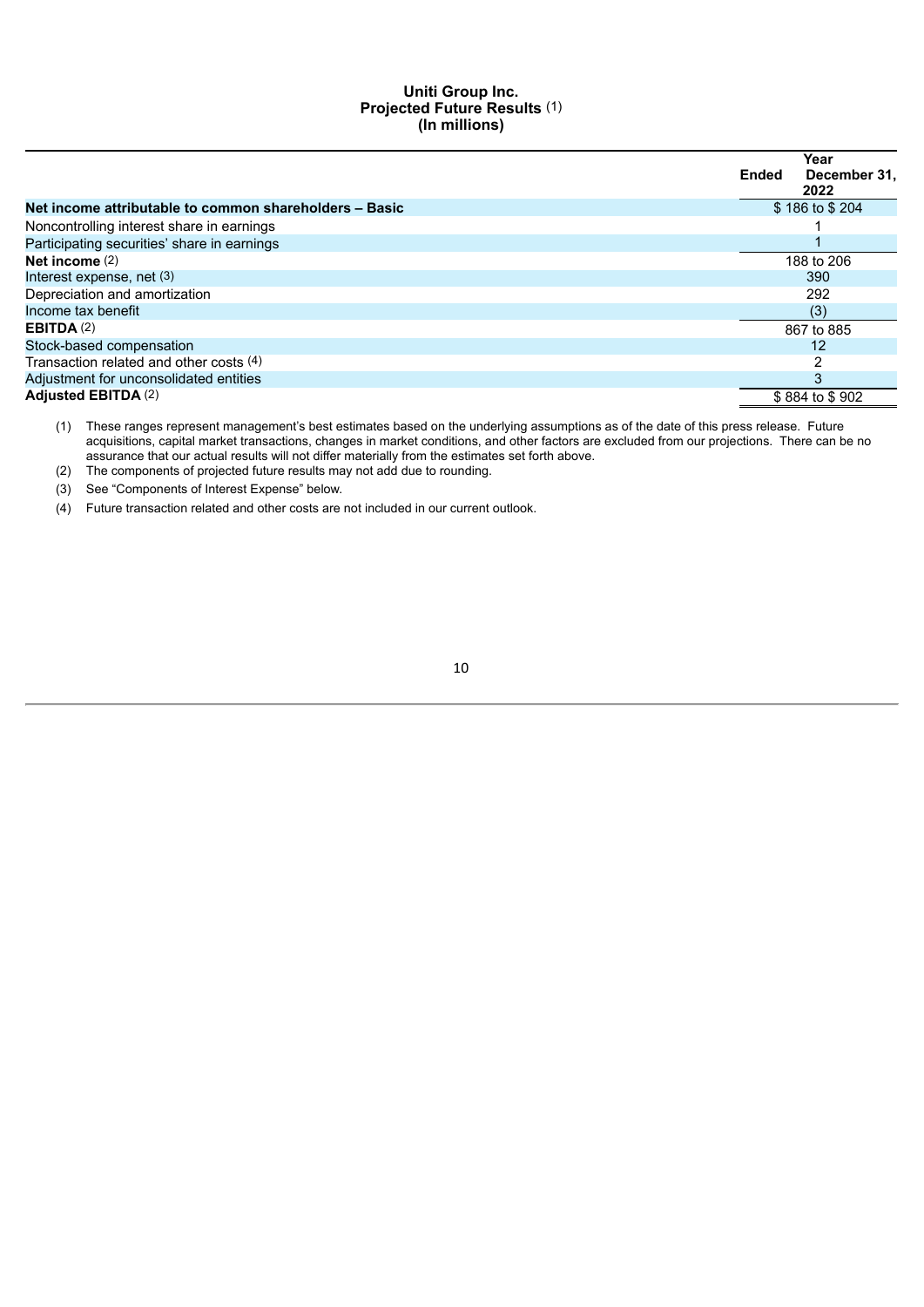#### **Uniti Group Inc. Projected Future Results** (1) **(Per Diluted Share)**

|                                                            | Year                                 |
|------------------------------------------------------------|--------------------------------------|
|                                                            | December 31,<br><b>Ended</b><br>2022 |
| Net income attributable to common shareholders - Basic     | \$0.79 to \$0.87                     |
| Real estate depreciation and amortization                  | 0.89                                 |
| Participating securities share in earnings                 |                                      |
| Participating securities share in FFO                      |                                      |
| Adjustments for noncontrolling interests                   |                                      |
| Adjustments for unconsolidated entities                    | 0.01                                 |
| FFO attributable to common shareholders $-$ Basic $(2)$    | \$1.69 to \$1.77                     |
| Impact of if-converted securities                          | (0.16)                               |
| FFO attributable to common shareholders - Diluted (2)      | \$1.53 to \$1.60                     |
|                                                            |                                      |
| FFO attributable to common shareholders $-$ Basic $(2)$    | \$1.69 to \$1.77                     |
| Transaction related and other costs (3)                    | 0.01                                 |
| Amortization of deferred financing costs and debt discount | 0.08                                 |
| Accretion of settlement payable (4)                        | 0.05                                 |
| Stock-based compensation                                   | 0.05                                 |
| Non-real estate depreciation and amortization              | 0.35                                 |
| Straight-line revenues                                     | (0.17)                               |
| Maintenance capital expenditures                           | (0.03)                               |
| Other, net                                                 | (0.16)                               |
| Adjustments for noncontrolling interests                   |                                      |
| AFFO attributable to common shareholders - Basic (2)       | \$1.87 to \$1.95                     |
| Impact of if-converted securities                          | (0.17)                               |
| AFFO attributable to common shareholders $-$ Diluted $(2)$ | \$1.70 to \$1.77                     |

(1) These ranges represent management's best estimates based on the underlying assumptions as of the date of this press release. Future acquisitions, capital market transactions, changes in market conditions, and other factors are excluded from our projections. There can be no assurance that our actual results will not differ materially from the estimates set forth above.

(2) The components of projected future results may not add to FFO and AFFO attributable to common shareholders due to rounding.

(3) Future transaction related and other costs are not included in our current outlook.

 $\mathcal{L}_\text{max}$  and  $\mathcal{L}_\text{max}$  and  $\mathcal{L}_\text{max}$ 

(4) Represents the accretion of the Windstream settlement payable to its stated value. At the effective date of the settlement, we recorded the payable on the balance sheet at its initial fair value, which will be accreted based on an effective interest rate of 4.7% and reduced by the scheduled quarterly payments.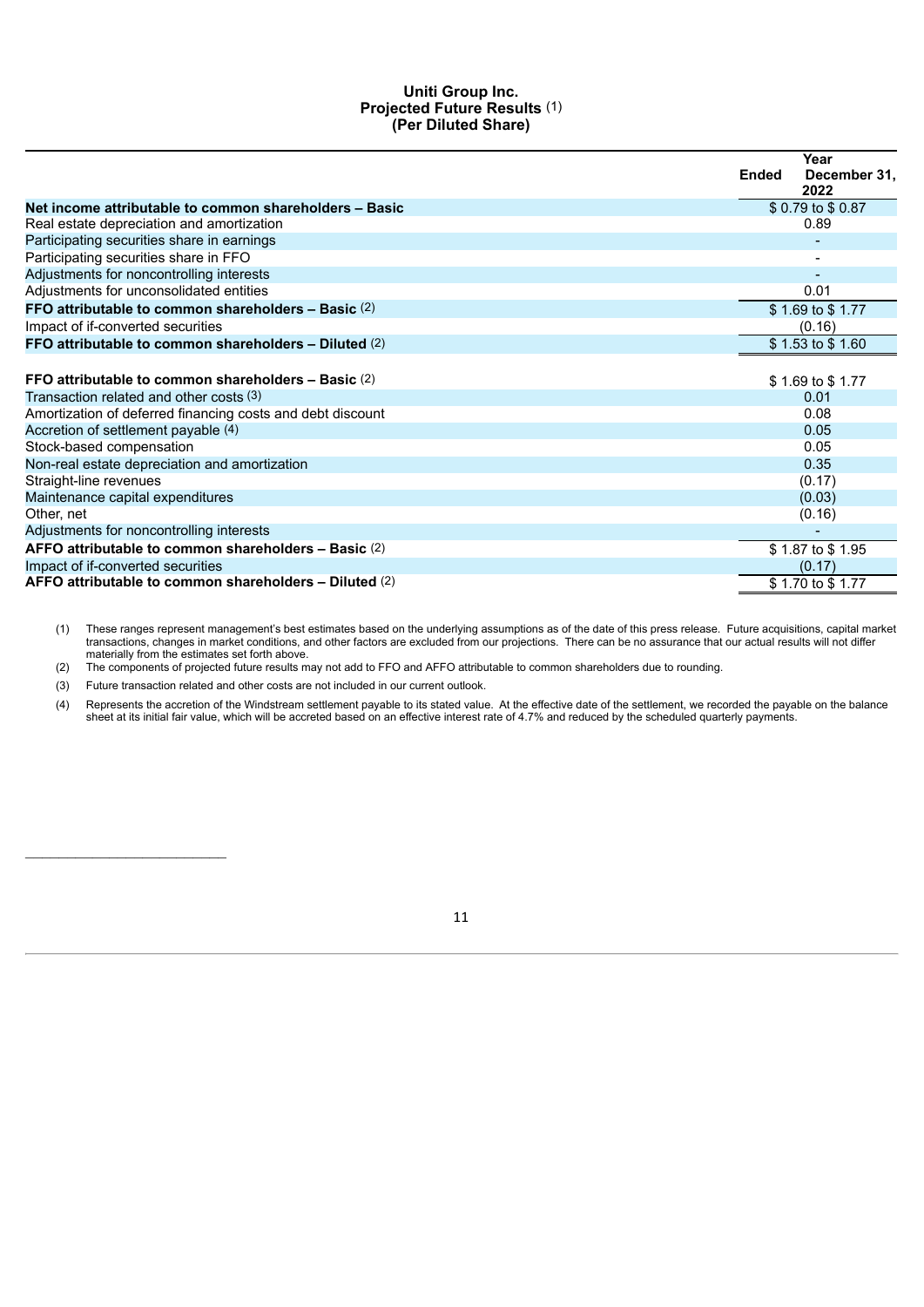#### **Components of Interest Expense** (1) **(In millions)**

|                                                            | Ended | Year<br>December 31,<br>2022 |
|------------------------------------------------------------|-------|------------------------------|
| Interest expense on debt obligations                       |       | \$351                        |
| Capitalized interest                                       |       |                              |
| Accretion of Windstream settlement payable                 |       | 12                           |
| Amortization of deferred financing cost and debt discounts |       | 18                           |
| Swap termination (2)                                       |       | 9                            |
| Interest expense, net (3)                                  |       | \$390                        |

(1) These ranges represent management's best estimates based on the underlying assumptions as of the date of this press release. Future acquisitions, capital market transactions, changes in market conditions, and other factors are excluded from our projections. There can be no assurance that our actual results will not differ materially from the estimates set forth above.

(2) Represents recognition of deferred interest expense attributable to the discontinuance of hedge accounting on interest rate swaps.

(3) The components of interest expense may not add to the total due to rounding.

#### **NON-GAAP FINANCIAL MEASURES**

We refer to EBITDA, Adjusted EBITDA, Funds From Operations ("FFO") (as defined by the National Association of Real Estate Investment Trusts ("NAREIT")) and Adjusted Funds From Operations ("AFFO") in our analysis of our results of operations, which are not required by, or presented in accordance with, accounting principles generally accepted in the United States ("GAAP"). While we believe that net income, as defined by GAAP, is the most appropriate earnings measure, we also believe that EBITDA, Adjusted EBITDA, FFO and AFFO are important non-GAAP supplemental measures of operating performance for a REIT.

We define "EBITDA" as net income, as defined by GAAP, before interest expense, provision for income taxes and depreciation and amortization. We define "Adjusted EBITDA" as EBITDA before stock-based compensation expense and the impact, which may be recurring in nature, of transaction and integration related costs, costs associated with Windstream's bankruptcy, costs associated with litigation claims made against us, and costs associated with the implementation of our enterprise resource planning system, (collectively, "Transaction Related and Other Costs"), costs related to the settlement with Windstream, goodwill impairment charges, executive severance costs, amortization of non-cash rights-of-use assets, the write off of unamortized deferred financing costs, costs incurred as a result of the early repayment of debt, including early tender and redemption premiums and costs associated with the termination of related hedging activities, gains or losses on dispositions, changes in the fair value of contingent consideration and financial instruments, and other similar or infrequent items (although we may not have had such charges in the periods presented). Adjusted EBITDA includes adjustments to reflect the Company's share of Adjusted EBITDA from unconsolidated entities. We believe EBITDA and Adjusted EBITDA are important supplemental measures to net income because they provide additional information to evaluate our operating performance on an unleveraged basis. In addition, Adjusted EBITDA is calculated similar to defined terms in our material debt agreements used to determine compliance with specific financial covenants. Since EBITDA and Adjusted EBITDA are not measures calculated in accordance with GAAP, they should not be considered as alternatives to net income determined in accordance with GAAP.

Because the historical cost accounting convention used for real estate assets requires the recognition of depreciation expense except on land, such accounting presentation implies that the value of real estate assets diminishes predictably over time. However, since real estate values have historically risen or fallen

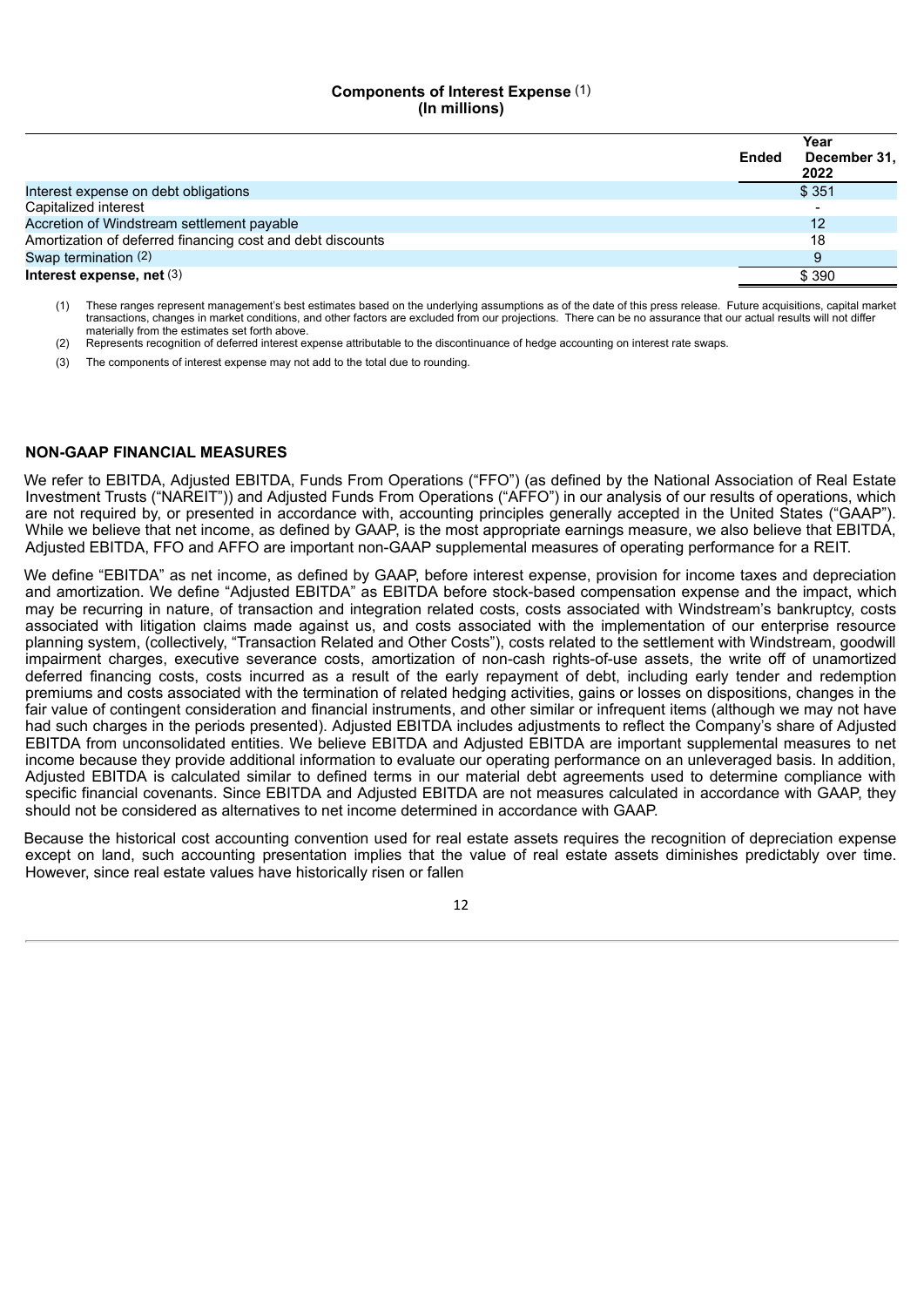with market and other conditions, presentations of operating results for a REIT that uses historical cost accounting for depreciation could be less informative. Thus, NAREIT created FFO as a supplemental measure of operating performance for REITs that excludes historical cost depreciation and amortization, among other items, from net income, as defined by GAAP. FFO is defined by NAREIT as net income attributable to common shareholders computed in accordance with GAAP, excluding gains or losses from real estate dispositions, plus real estate depreciation and amortization and impairment charges, and includes adjustments to reflect the Company's share of FFO from unconsolidated entities. We compute FFO in accordance with NAREIT's definition.

The Company defines AFFO, as FFO excluding (i) Transaction Related and Other Costs; (ii) costs related to the litigation settlement with Windstream, accretion on our settlement obligation, and gains on the prepayment of our settlement obligation as these items are not reflective of ongoing operating performance; (iii) goodwill impairment charges; (iv) certain non-cash revenues and expenses such as stock-based compensation expense, amortization of debt and equity discounts, amortization of deferred financing costs, depreciation and amortization of non-real estate assets, amortization of non-cash rights-of-use assets, straight line revenues, non-cash income taxes, and the amortization of other non-cash revenues to the extent that cash has not been received, such as revenue associated with the amortization of tenant capital improvements; and (v) the impact, which may be recurring in nature, of the write-off of unamortized deferred financing fees, additional costs incurred as a result of the early repayment of debt, including early tender and redemption premiums and costs associated with the termination of related hedging activities, executive severance costs, taxes associated with tax basis cancellation of debt, gains or losses on dispositions, changes in the fair value of contingent consideration and financial instruments and similar or infrequent items less maintenance capital expenditures. AFFO includes adjustments to reflect the Company's share of AFFO from unconsolidated entities. We believe that the use of FFO and AFFO, and their respective per share amounts, combined with the required GAAP presentations, improves the understanding of operating results of REITs among investors and analysts, and makes comparisons of operating results among such companies more meaningful. We consider FFO and AFFO to be useful measures for reviewing comparative operating performance. In particular, we believe AFFO, by excluding certain revenue and expense items, can help investors compare our operating performance between periods and to other REITs on a consistent basis without having to account for differences caused by unanticipated items and events, such as transaction and integration related costs. The Company uses FFO and AFFO, and their respective per share amounts, only as performance measures, and FFO and AFFO do not purport to be indicative of cash available to fund our future cash requirements. While FFO and AFFO are relevant and widely used measures of operating performance of REITs, they do not represent cash flows from operations or net income as defined by GAAP and should not be considered an alternative to those measures in evaluating our liquidity or operating performance.

Further, our computations of EBITDA, Adjusted EBITDA, FFO and AFFO may not be comparable to that reported by other REITs or companies that do not define FFO in accordance with the current NAREIT definition or that interpret the current NAREIT definition or define EBITDA, Adjusted EBITDA and AFFO differently than we do.